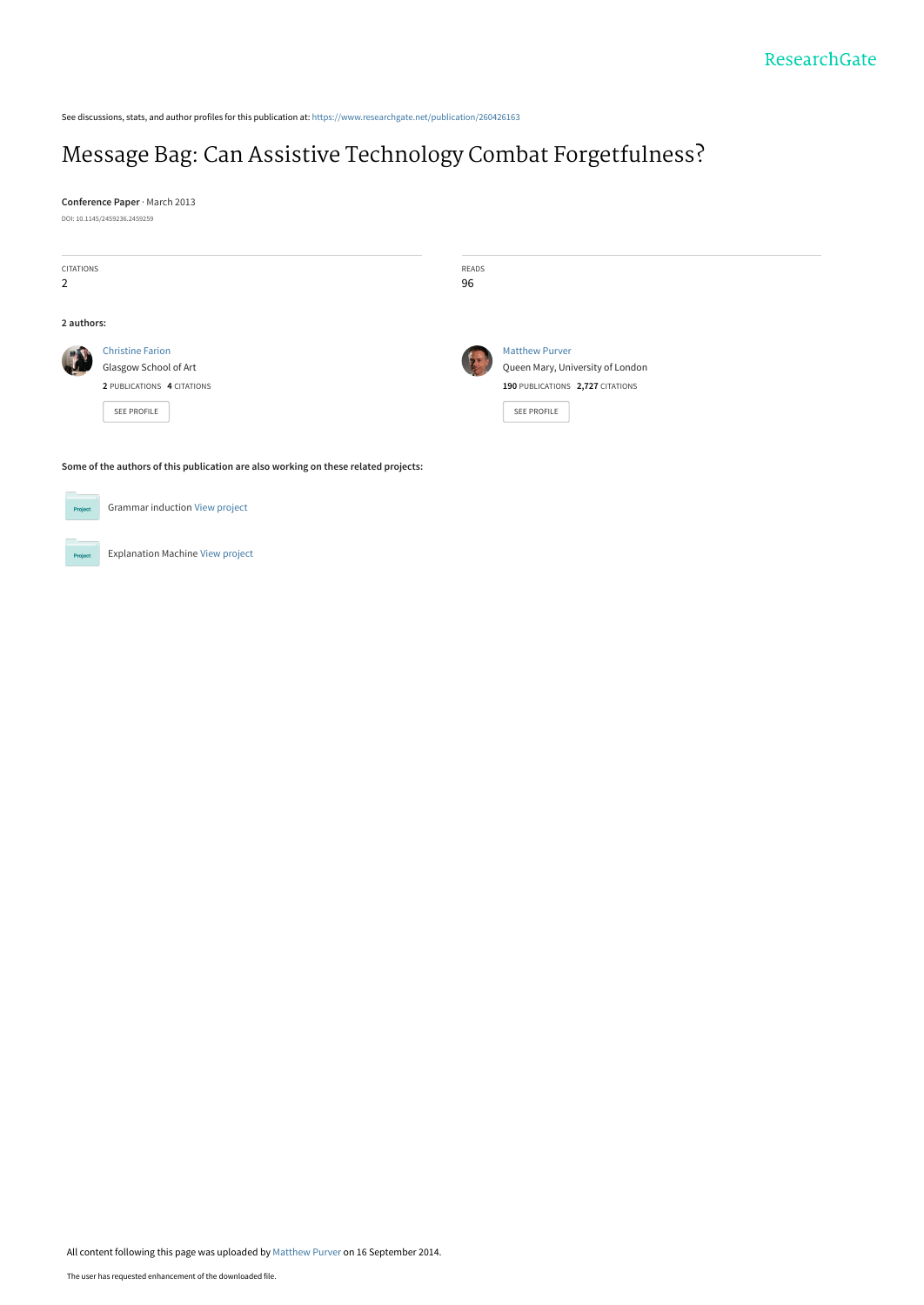# **Message Bag: Can Assistive Technology Combat Forgetfulness?**

Christine Farion Queen Mary University of London School of Electrical Engineering and Computer Science, Queen Mary, University of London, London EC14NS (+44/0)759 5907 323 c.farion@eecs.qmul.ac.uk

# **ABSTRACT**

Forgetfulness can be a cause for concern when it begins affecting our daily lives. Forgetfulness is associated with feelings of embarrassment and shame [1] and yet there is little attention given to forgetfulness in a healthy population. Forgetfulness is a lived experience and something that happens in our day to day. Therefore we propose the "message bag", which will be carried throughout regular daily activities, with an aim to alleviate the cognitive load, in an effort to eliminate forgetfulness. We describe a prototype for a device that will be tested in the wild.

### **Categories and Subject Descriptors**

H.5.2 [**Information interfaces and presentation**]: User Interfaces – *prototyping, user-centered design.* 

# **General Terms**

Management, Design, Human Factors.

#### **Keywords**

memory, forgetfulness, cognitive load, assistive technology, wearables, user-centered, ubiquitous

# **1. INTRODUCTION**

Forgetfulness has been shown to have negative consequences in people's everyday lives: "Forgetting led to failures in social interactions and influenced their proper performance of everyday tasks. As such they reported that forgetfulness changed their lives, producing worries and feelings of shame and embarrassment, and creating the need to establish new practices in everyday life. At the same time, forgetfulness decreased their ability to establish new practices."[1]. Our primary aim here is to design smart technology to alleviate these consequences.

Containers such as bags have been used to enable people to carry more items than our hands will allow. In modern society, we see bags of varying specialist nature from backpacks, to wheeled

Permission to make digital or hard copies of part or all of this work for personal or classroom use is granted without fee provided that copies are not made or distributed for profit or commercial advantage and that copies bear this notice and the full citation on the first page. Copyrights for components of this work owned by others than ACM must be honored. Abstracting with credit is permitted. To copy otherwise, to republish, to post on servers or to redistribute to lists, requires prior specific permission and/or a fee.

*AH'13*, March 7–8, 2013, Stuttgart, Germany. Copyright 2013 ACM 978-1-4503-1904-1/13/03&0133;\$15.00.

Matthew Purver Queen Mary University of London School of Electrical Engineering and Computer Science, Queen Mary, University of London, London EC14NS (+44/0)20 788 7236 m.purver@qmul.ac.uk

luggage, to sports bags and designer purses. Ultimately they allow us to bring items we consider necessary from one location to another. However, one common denominator with all these bags, is that they don't have a way to communicate to us what is inside them, and through the lack of information the bags offer us, we frequently forget items we need or should have packed. This is where *message bag* aims to improve the way we currently use bags, we look to implement assistive technology to combat forgetfulness.

Our bag will use recognition over recall in order to reduce the load on the users memory [2]. Additionally, ubiquitous computing allows us to look at the traditional bag in a new way, by embedding technology to support the user through giving it the ability to notify them that things that they find necessary for their day, are in fact packed within the bag (as communicated by the bag).

## **1.1 Forgetfulness**

In the case of our *message bag*, we are targeting individuals who do not have a diagnosed medical condition for their forgetfulness, but users who *perceive* themselves as being forgetful. There is a need for solutions for healthy individuals: [3]'s study of 1871 volunteers demonstrated that 40% had perceived forgetfulness and 70% of those were worried about their forgetfulness, with 25% being interested in ways to improve their memory. It was these users who believed they were forgetful that found it the most impacting in their daily lives. The more they perceived their forgetfulness, the more emphatically they insisted it was a problem in their lives. The greater belief that they were forgetful, the more they described their feelings of stress and embarrassment.

# **2. RELATED WORKS**

Although the concept of devices to improve memory is not new, most relevant work in the field of assistive technology is divided into (a) aids for people affected by dementia, brain injury etc. and (b) information management approaches typically embodied as hardware or software systems added to or separate from the user's everyday life. In contrast, our approach is focused on healthy adult individuals, and on technology which fits in seamlessly with their everyday routine, requiring no additional cognitive load or learning. Most related research revolves around devices that can be used in the house; again, these devices are all noted for individuals who have diagnosed dementia, Alzheimer's, or brain injury [4]. They tend to be clunky in nature and require some degree of learning; they are often bulky items (PDAs, Item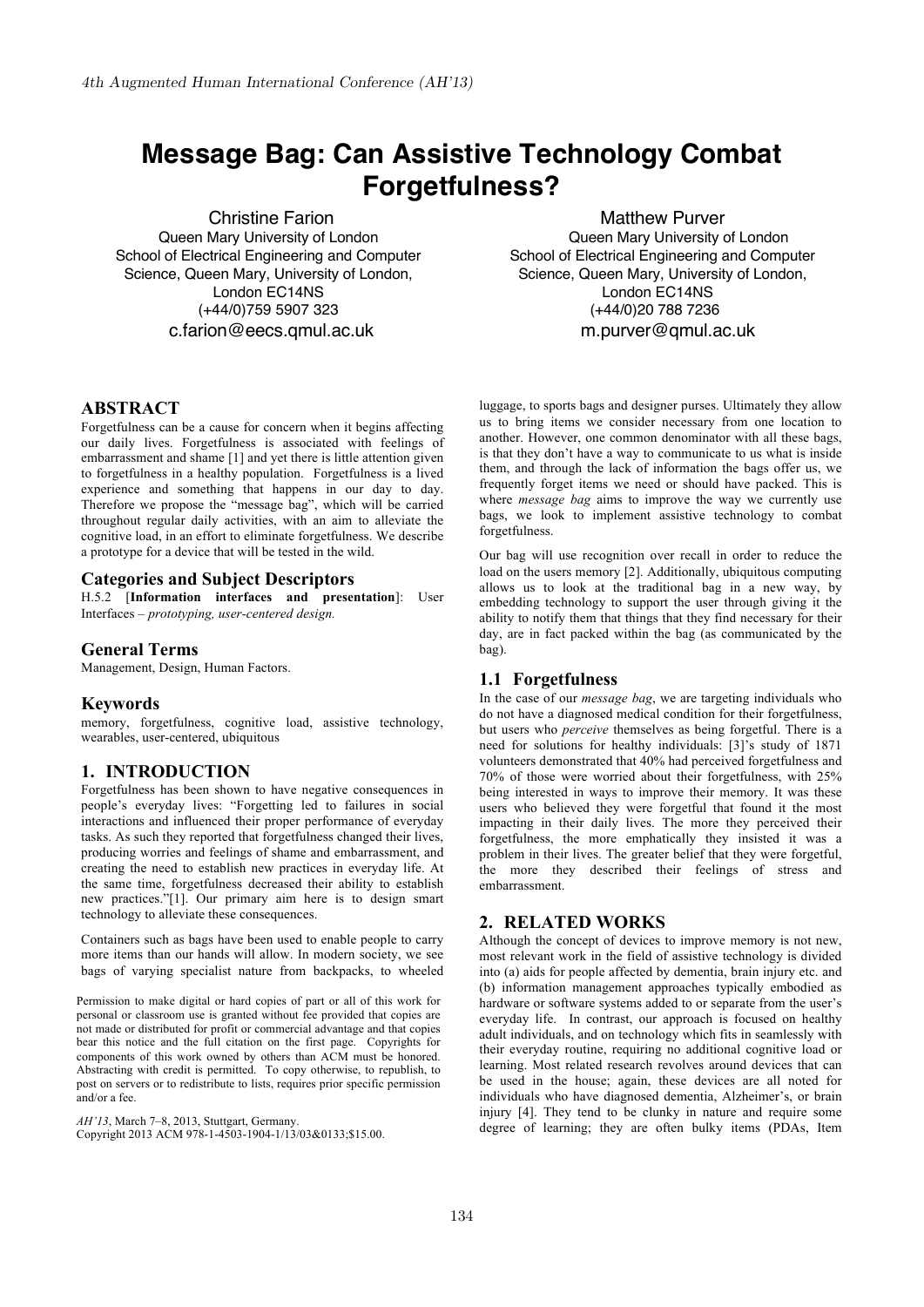locators or voice prompters), software solutions such as To Dos and Reminders or small physical reminder systems that are in and around the home. The devices also tend to be very large, for example, large button phones, or pill bottles [5] that dispense the correct pills for that day through wireless signals that potentially activate a glowing light, text messages or other forms of communication to alert the patient to taking their medicine.

Our initial prototype *message bag*, is different from these devices as it will be an item they typically already carry (and use) on a daily basis, with the aim of removing any visible interface to eliminate any learning curve or disruption to their daily lives.

# **3. SYSTEM DESIGN**

Our main concept is a message bag: in contrast to e.g. voice prompters, a large proportion of individuals carry bags already. We will be designing several stages of a prototype message bag, building upon the first, to discover which is the most successful configuration in combating forgetfulness. Our first initial prototype extends a standard shoulder bag with Radio Frequency Identification (RFID) reader (connected to a circuit board) and tags (see figures  $1 \& 2$ ), to alert the wearer if a certain item was packed in the bag or not.

Its interface consists simply of light-emitting diodes (LEDs) as a communication lighting system, and creates no additional learning curve or cognitive load for the user. Users simply place items in the bag as usual, which light an LED notification as the item goes in. They could then see on the *outside of the bag* which items were packed through the LEDs that were corresponding with a lit LED or not lit. The component list for *message bag* initially contains a Teensy Board, D-12 RFID reader, tags, LEDs, Piezo (for auditory feedback), Screen, 9v battery, wires and a bag of some choice, be it a backpack, hand bag, purse or other. The tags are placed on their real world item, in our case it was items including a mobile phone, key fob, lipstick, notebook and wallet. The piezo is used as an audio cue to alert the user when an item (tag) is successfully scanned. The design of this system also has a small screen on the front of the bag, which lists the recent item scanned, and this will be given further functionality in subsequent systems. Subsequent versions will build upon this rough, early phase concept prototype.

## **3.1 Identification Technology**

Our initial prototype requires items to be programmed ahead of time and tagged before the bag "knows about" them as potential contents to be tracked. However, there are other circuit boards and RFID readers available that would enable additional flexibility within the system, such as being able to wirelessly send the tag id's of the items to the bag so that it would not need preprogramming (a possible limitation due to a finite number of items entered into the system). This would enable a user to update their own tagged items to be included and would make for a more lifestyle compatible system, though it would have initial set up time and learning phase of how to enter the tags successfully.

RFID technology as a tagging identification framework [6] is relatively new. When compared with Barcode technology, RFID systems have an advantage when using it in this environment (*message bag*), which is that tags can be scanned in any orientation, and the reading is not dependent on a specific light condition. (Barcode technology utilizes a system of printed horizontal strips containing vertical bars, which has been long established for identifying an object – however it requires line-ofsight reading across a scanner at a certain reflective lighting condition. This is not a practical solution, as it is likely to be dark in the bag and the user does not want to have to hold an object in an unnatural way.) An additional advantage of the RFID reader is that the tag can be some distance away or even obscured by clothing or plastic or other materials. The tags used to read the code from have adopted the non-volatile memory characteristics of Barcode labels; meaning that the tags retain stored information even when they are not powered.



**Figure 1. ID-12 RFID reader on the breadboard, alongside the Teensy circuit board to run the code.**

The RFID system of *message bag* is equipped with an Innovation ID12 reader and passive tags that are prewritten with a 12-byte unique identification number (id). The ID12 reader has a coiled antenna embedded inside the case (this has a claimed distance reading of  $+12$ ). The tag has a microchip storing the 12-byte unique id and coiled antenna that is used to communicate with the reader via radio frequencies. The antenna from the reader forms a magnetic field allowing the tag to obtain power from the reader – supplied with 5V power from a microcontroller, in this case a Teensy USB Development Board (with a 9V battery connection to allow portability). In addition, the chosen reader  $(25 \times 26 \times 6 \text{ mm})$ and tag(s) are small enough to be housed in the bag (reader) and on the users objects (tags).

In addition to the functionality and compactness of this reader, it is also an affordable solution. The ID12 does have limitations in that it can only read one tag at a time, so there is a short pause between readings, additionally there is a working range of less than four inches which isn't a problem for our prototype but may limit functionality if it was embedded into a large backpack for example. In conjunction with the identification technology, there is a small LED visible externally for a visual clue and a piezo for an audio notification within the bag to inform the wearer about the RFID tag reading taking place and whether it was successful, or not. There is also a button placed in the interior of the bag to enable the user to switch off the notification LEDs once they are ready to go on their journey so they wouldn't be actively displaying the contents of their bag to the outside world. They do not need to reactivate the bag as by default the button switches off the LEDs and then reactivates the RFID reader for further scanning, should it be necessary.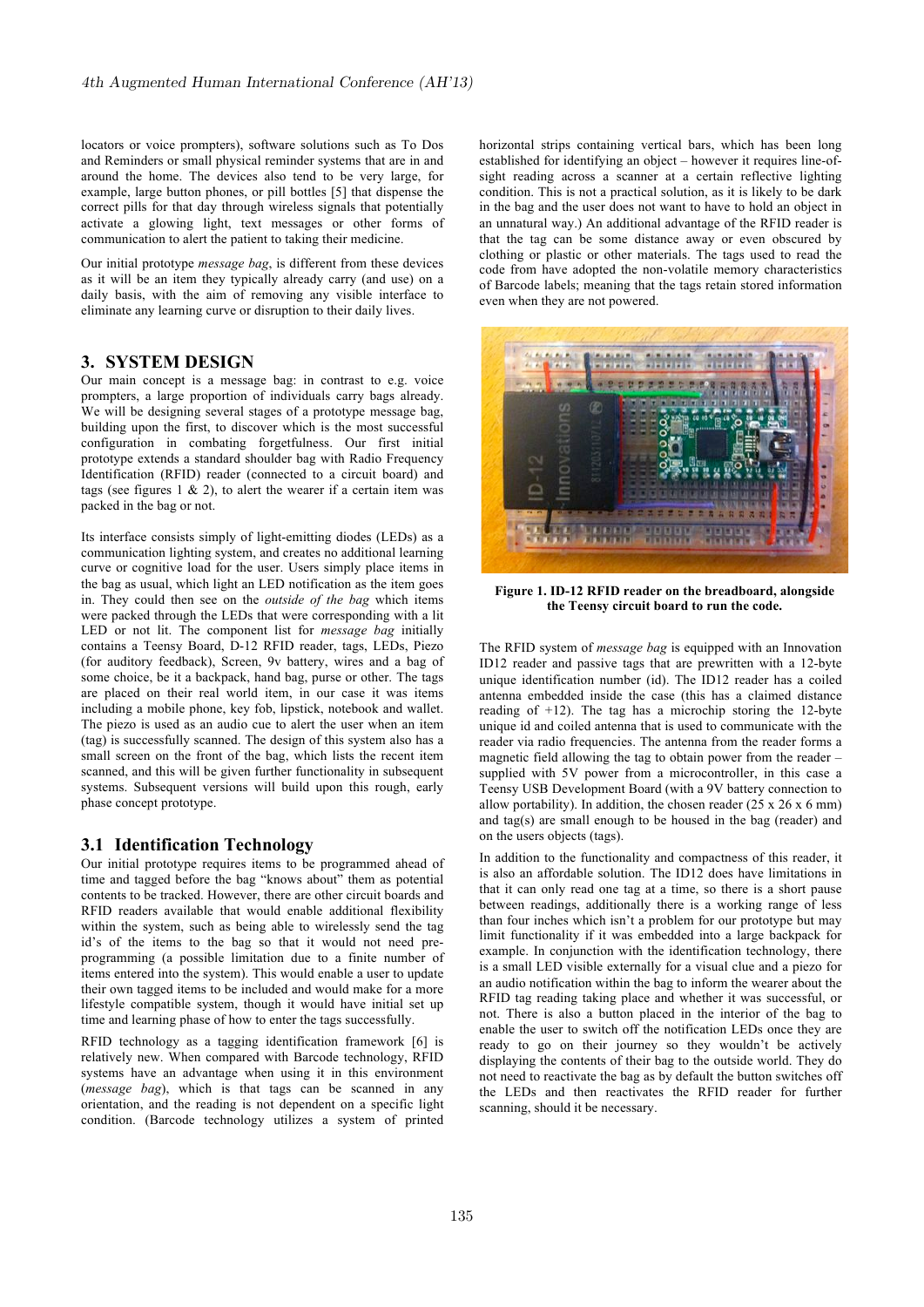# **3.2 Circuitry**

The Teensy USB Development Board is used for it's discreet, lightweight and compact size, which becomes important when integrated into a bag that the user will be carrying. The wires used to connect the elements are multicore to enable more flexibility and movement than a single core wire offers, which is more prone to snapping in movement. Using a Teensy means that both the circuit board and the reader can be placed in close proximity (see figure 1), eliminating possible wiring issues (wires coming loose or unattached).

# **3.3 User-Centered Design**

Using user-centered design [7] is important for *message bag*, as it must become part of the users' everyday routine. The usercentered approach has real users and their goals as a driving force, and it should support, not constrain the user, therefore the early focus is on users and their tasks. Additionally, as per usercentered design approaches, it will encompass iterative design [8] throughout several stages and over time as the users have the bag with them. Our design process includes inquiries, face to face interviews, video conversations and questionnaires. This is then used to construct a requirement analysis for the bag. A user may not be able to engage with a device they have any concerns with or about, so it is important that through discussions and feedback, that anything which may prevent them from using it, or from the *message bag* helping them in their daily lives, needs highlighting and amending.

# **3.4 System Function**

Our approach to design is inspired by research in distributed cognition [9]: we aim to ease the cognitive burden on the user by distributing memory to smart artifacts, in an aim to dissolve boundaries of the individual. We can see bag  $+$  individual user as a single distributed cognitive system, spreading cognitive load from user to the bag, enabling them to pack the bag as usual. Only in the case that they forget an important item, do they then need to act upon it. Alternatively, the message bag could be extended to incorporate communication from many individuals, making a oneto-many model of use, where there are several users communicating to one bag, which is specifically for one user. This distribution of information, possibly utilizing social media, messaging and similar other forms of communication, could mean further relief of cognitive load with users then effectively becoming less forgetful.

In this first prototype, due to the external LEDs the user can see which items are contained within the bag, through that recognition they do not need to take time to recall which items are present or that they have packed and they do not need to take time to go through the bag to hunt a specific item to see if they have packed it or not. Due to the prolific use of bags of some sort throughout our daily lives, the message bag would replace the users typical bag, and the design of the system would not require the user to understand it's inner workings. "*A good designer makes sure that appropriate actions are perceptible and inappropriate ones invisible*" [7]

#### **4. DISCUSSION/FUTURE WORK**

As this is an initial prototype, there are a few discussion points that have surfaced. One area noted was that more use could be made of the audio / visual aspect and cues for the user. Currently an audio cue tells them that an item (tag) has been scanned and registered by the reader and it is just a simple beep. This could be enhanced in a way to give the user and perhaps users who are visually impaired a clearer idea of what is missing. Another change that could be implemented in the next prototype would be the use of RFID as well as near field communication (NFC) which could have the added benefit of being integrated with the users mobile phone for example or a more complex reading / writing system for the users objects.



**Figure 2. Early prototype of** *message bag***.**

Additionally, the intention is to ultimately link a further prototype Additionary, the intention is to utilizately fink a further prototype *message bag* with a network connection making use of their personal network. Can their friends on Twitter help by sending appropriate messages? Could a community on Flickr trigger things through photographs? Can a text message from family keep them from forgetting an important item? Can existing data services / GPS be used to send reminders and visual cues? Do these messages become helpful or hindrance? Would there be any privacy issues to be addressed if the message bag becomes an extension of them? This network connection could not only accept the incoming messages as noted above, but could itself communicate to the user items of importance. Perhaps in a twist on messages sent to the bag, could the bag send a tweet or notify the user in some way when they have forgotten an item or something of note.

# **5. ACKNOWLEDGMENTS**

Many thanks to Dr. Matthew Purver and Dr Tony Stockman for their on going support and guidance. This work was funded by the Engineering and Physical Sciences Research Council (EPSRC) as part of the Centre for Doctoral Training in Media and Arts Technology at Queen Mary University of London.

# **6. REFERENCES**

- [1] Imhof, L., Wallhagen, M. I., Mahrer-Imhof, R., & Monsch, A. U. (2006). Becoming forgetful: how elderly people deal with forgetfulness in everyday life. American journal of Alzheimer's disease and other dementias,  $21(5)$ ,  $347-53$ .
- [2] Nielsen, J. Heuristic Evaluation. In *Usability Inspection Methods*. J. Nielsen and R.L. Mack (eds). John Wiley & Sons, 1994.
- [3] Mol, M.E.M., de Groot, R.H.M., Willems, D., & Jolles, J. (2006a). Public education about memory and ageing; Objective findings and subjective insights. Educational Gerontology, 32, 843–858.